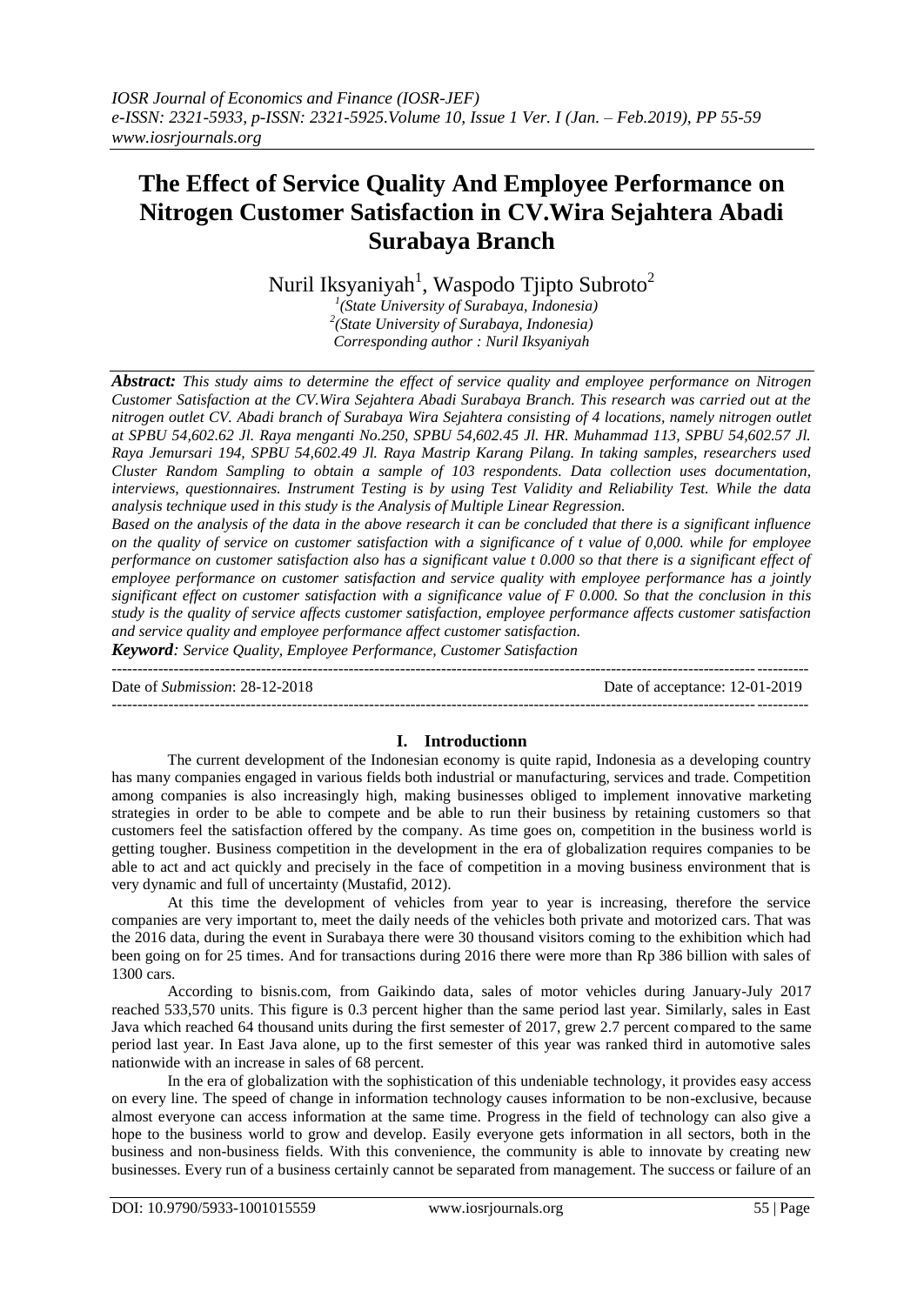effort to achieve its goals is certainly influenced by the ability of management to determine the best opportunity. With the development of the business world, the more intense competition faced by a business. Therefore, to achieve goals is not an easy thing. Conformity to the marketing concept in a business becomes important in order to achieve business success. Based on this, the success of a business is not only determined by the producer but also by the customer. Therefore, customer satisfaction must take precedence.

Customer satisfaction is the level of one's feelings after comparing performance or perceived results later compared to expectations. The level of customer satisfaction is very dependent on the quality of a product or service (Suprapto, 2011). Customer satisfaction measurement is one way to provide the best service. If the customer is not satisfied with the service provided, the customer will be disappointed and may not come back again. Even the worst impact of customer disappointment is that customers express their disappointment on social media that will quickly spread widely. This condition is a boomerang for a business.

Therefore, every business today realizes the importance of customers and makes every effort to give satisfaction to its customers. The purpose of measuring the level of customer satisfaction is to know the factors causing customer dissatisfaction to be corrected immediately and to minimize disappointment. In providing services, at least the company must fulfill 5 service quality criteria that are often called RATER so that it can create loyal participants / customers, namely reliability, assurance (tangible), physical evidence, empathy (communication), and responsiveness ( quick response). (Tjiptono, 2006).

Besides being influenced by service, customer satisfaction is also influenced by employee performance. Employee performance assessment is no less important, employee performance appraisal is carried out to provide information to employees individually, about the quality of the results of their work in terms of the interests of the company. Employee performance appraisal must be carried out objectively and precisely and periodically documented as a reference to determine the best employee seeds. The role of employees is very important in supporting the success of a business, especially companies engaged in the service sector. Employees have the ability to influence the perceptions of buyers and employees are part of the service itself. So that for customers, employees function as communicators as well as representatives of the company's image. Employee performance is demonstrated through the quality of services provided to customers so that companies can evaluate the quality of service for employees. (santi, 2013)

Based on the background that the researcher has explained, the researcher wants to know the effect of Service Quality and Employee Performance on Customer Satisfaction. So from that the researcher examines more about the Effect of Service Quality and Employee Performance on Nitrogen Customer Satisfaction in Abadi CV. Wira Sejahtera Surabaya Branch.

In this study, it has the objective (1) to determine the effect of service quality on nitrogen customer satisfaction CV. Abadi Wira Sejahtera Surabaya Branch. (2) To determine the effect of employee performance on nitrogen customer satisfaction CV. Abadi Wira Sejahtera Surabaya Branch. (3) To determine the effect of service quality and employee performance on nitrogen customer satisfaction CV. Abadi Wira Sejahtera Surabaya Branch.

## **II. Review Of Theories**

## **2.1. Quality of Service**

Quality is a dynamic condition that influences products, services, people, processes and environments that meet or exceed expectations (Tjiptono, 2001). So the definition of service quality can be interpreted as an effort to meet the needs and desires of consumers and the accuracy of delivery in balancing consumer expectations (Tjiptono, 2007).

Service quality can be known by comparing consumers' perceptions of services that they clearly receive / obtain with the services they actually expect / want from the service attributes of a company. If the perceived service is as expected, the quality of service is perceived as good and satisfying, if the service received exceeds consumer expectations, then the quality of service is perceived as very good and quality. Conversely, if the service received is lower than expected , then the quality of service is perceived poorly. In good service quality, there are several types of service criteria, including the following (1) Timeliness of service, including the time to wait during the transaction or the payment process. (2) Service accuracy, namely minimizing errors in service and transactions. (3) Manners and friendliness when providing services. (4) Ease of obtaining services, namely such as the availability of human resources to help serve consumers, as well as supporting facilities such as computers to search for the availability of a product. (5) Comfort of consumers, namely such as location, parking lot, comfortable waiting room, cleanliness aspects, information availability, and so on.

According to Suwithi in Anwar (2002: 84) "Quality of service is the quality of services provided to customers, both internal customers and external customers based on standard service procedures".

Then according to Kotler (2000: 25), service quality is the totality of the characteristics of goods and services that show their ability to satisfy customer needs, both those that appear clear and hidden. For companies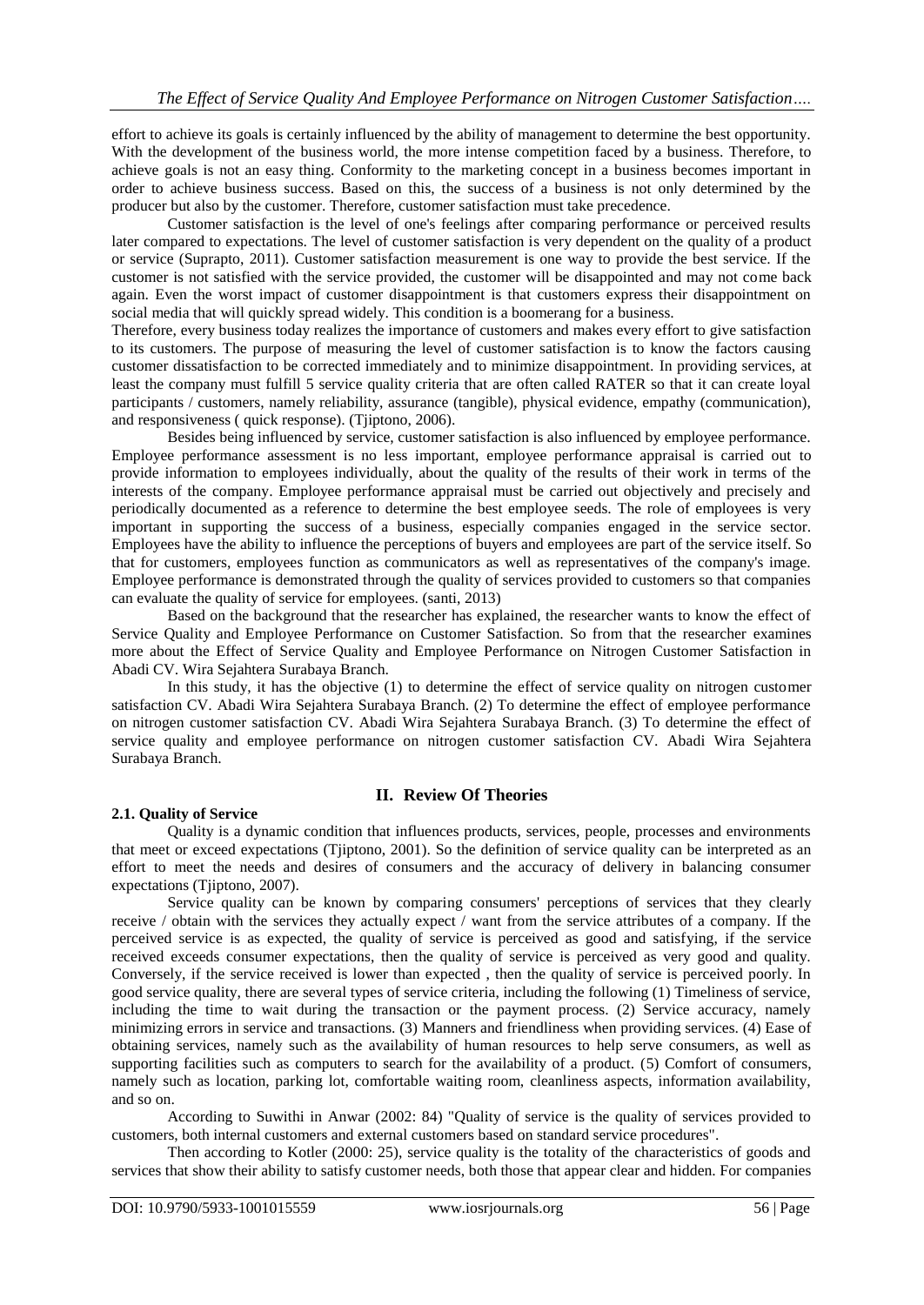engaged in the service sector, providing quality services to customers is an absolute thing to do if the company wants to achieve success.

And According to the Fitzsimmons brothers in Sulastiyono (2011: 35-36) explained that the quality of service is something complex, and guests will assess the quality of service through the five principles of service dimensions as its measure, namely as follows (1) Reliability, is the ability to provide precisely and correctly the type of service that has been promised to guests. (2) Responsiveness, namely awareness or the desire to act quickly to help guests and provide timely services. (3) Certainty / assurance (Assurance), is the knowledge and politeness of compensation and employee confidence. The assurance dimension has the following characteristics: competence to provide service, courtesy and respect for guests. (4) Empathy, giving special attention to individual guests. This empathy dimension has characteristics: willingness to approach, provide protection and effort to understand the wants, needs and feelings of guests. (5) Real (Tangibles), which is something that is visible or tangible, namely: the appearance of employees, and physical facilities, other such as equipment and equipment that supports the implementation of services.

## **2.2. Employee Performance**

Performance according to Wibowo (2010: 7) is about doing work and the results achieved from the work ... whereas according to Gilbert (1977), quoted by Soekidjo Notoatmodjo (2009: 124) suggests that "Performance is what can be done by someone in accordance with duties and functions. "Based on the above meanings, it can be stated that performance is a work result achieved by an employee in accordance with the standards and criteria that have been set in a certain period of time.

According to Anwar Prabu Mangkunegara (2009) argues that Performance is the result of work in quality and quantity achieved by an employee in carrying out his duties in accordance with the responsibilities given to him. The work results shown by employees will be a determining factor in customer satisfaction.

Whereas According to Sedarmayanti (2011) revealed that Performance is a translation of performance which means the work of a worker, a management process or an organization as a whole, where the results of the work must be demonstrated concretely and can be measured (compared to predetermined standards) . Evidence in performance can be reviewed from the results of employee evaluations and the achievement of assignments assigned by superiors.

Employee Performance Indicators. To measure employee performance individually there are several indicators used. According to Robbins (2006) there are six indicators, namely Quality. The quality of work is measured by employee perceptions of the quality of work produced and the task's perfection of the skills and abilities of employees. Second Quantity, namely the amount produced is expressed in terms such as number of units, number of cycles of activity completed. Third Timeliness Which is the level of activity completed at the beginning of the stated time, seen in terms of coordination with the output results and maximizing the time available for other activities. Fourth The effectiveness of the use of organizational resources (energy, money, technology, raw materials) is maximized in order to increase the yield of each unit in the use of resources. Fifth, the level of independence of an employee who will later be able to carry out his work duties. And finally work commitment. It is a level where employees have work commitments with agencies and employee responsibilities towards the office.

## **2.3. Customer Satisfaction**

Customer satisfaction is the level of one's feelings after comparing performance or perceived results later compared to expectations. The level of customer satisfaction is very dependent on the quality of a product or service (Suprapto, 2011).

Another opinion expressed by Philip Kotler and Kevin Lane Keller quoted from the book Marketing Management says that customer satisfaction is a feeling of pleasure or disappointment that someone appears after comparing the performance (results) of products that are thought of expected performance (2007).

Customer satisfaction measurement is one way to provide the best service. If the customer is not satisfied with the service provided, the customer will be disappointed and may not come back again. Even the worst impact of customer disappointment is that customers express their disappointment on social media that will quickly spread widely. This condition is a boomerang for a business.

In relation to several factors that influence customer satisfaction according to Tjiptono (1996: 159) in Ni Nyoman Yuliarmi said that customer dissatisfaction is caused by internal factors and external factors. Internal factors that are relatively controlled by the company, such as rude employees, rubber clocks, errors in recording transactions. Conversely, external factors that are beyond the control of the company, such as the weather, disruptions to public infrastructure, criminal activity, and the customer's personal problems.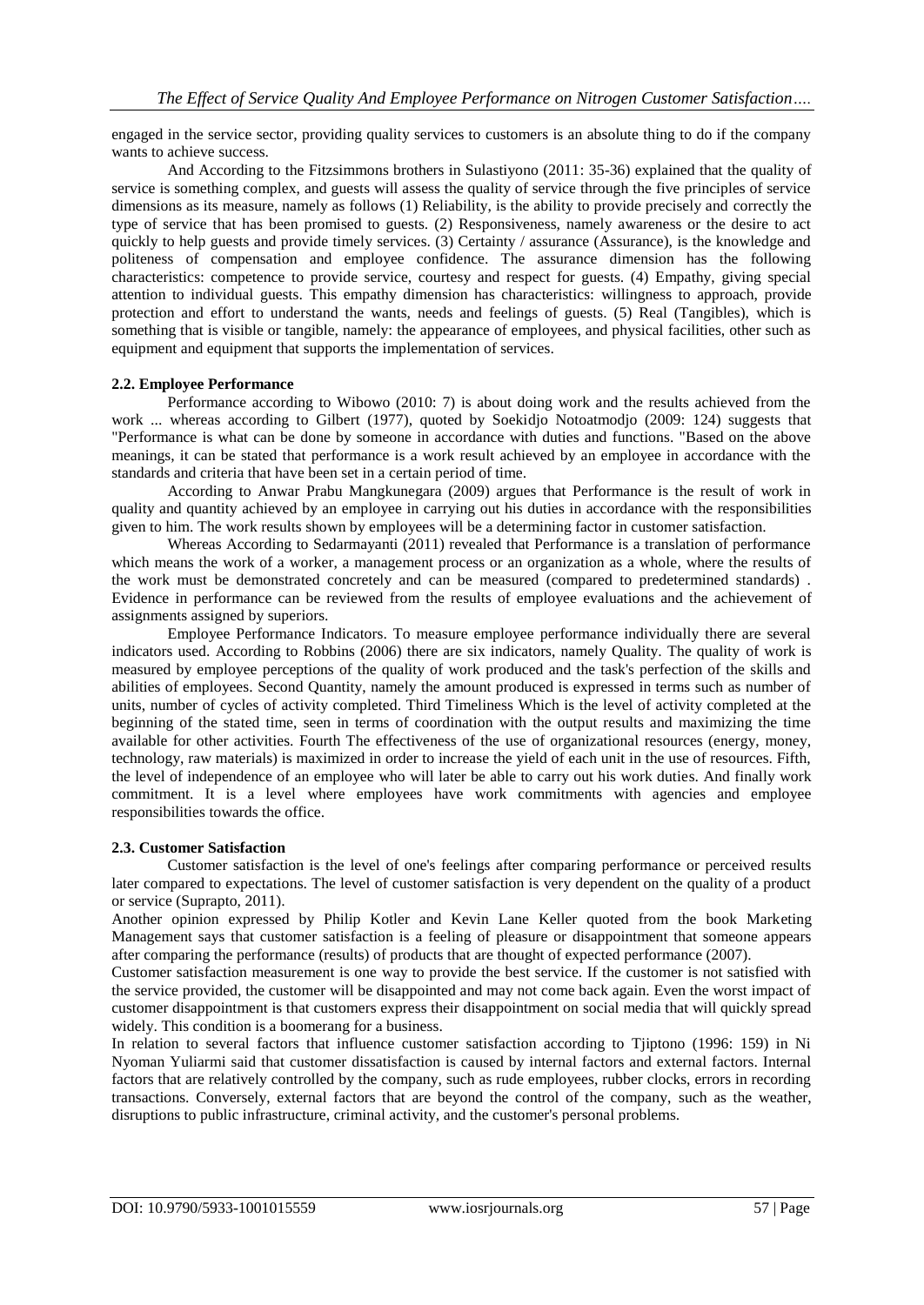# **2.5. Conceptual Thinking and Hypothesis**

## **Conceptual Thinking**

Thinking conceptual or framework of this study can be seen Figure 1.



**Figure 1.** Conceptual Framework Research

## **Hypothesis of This Research**

The research hypothesis is that there is a positive relationship of service quality to customer satisfaction, employee performance on customer satisfaction and service quality and employee performance on customer satisfaction.

## **III. Methods Of Research**

In this study using a type of quantitative descriptive research, according to Sugiyono (2015) that quantitative descriptive research is research that describes the existing phenomena and stated in numbers accompanied by data analysis techniques that are in accordance with the variables in the study.

Research on the Influence of Service Quality and Employee Performance on Customer Satisfaction Nitrogen in CV.Wira Sejahtera Abadi Surabaya Branch, will be held at the nitrogen outlet CV. Wira Sejahtera Abadi branch Surabaya which consists of 4 locations, namely nitrogen outlets at SPBU 54,602.62 Jl. Raya menganti No.250, SPBU 54,602.45 Jl. HR. Muhammad 113, SPBU 54,602.57 Jl. Raya Jemursari 194, SPBU 54,602.49 Jl. Raya Mastrip Karang Pilang. In sampling, researchers used Cluster Random Sampling to obtain a sample of 103 respondents.

This study uses data analysis techniques namely multiple linear regression analysis and classic assumption tests including: normality test, multicollinearity test, heteroscedasticity test and linearity test. Where data analysis is carried out using IBM Statistics 23 programs.

## **IV. Result And Discussion**

The test results of the validity of the test instruments performed on the SolAnd 2.1 application show that from the number of 26 items that are invalid there are 5 questions. While for the reliability test, the results of 1 question are not reliable. So that in taking data using the number of questions as many as 20 questions.

The results of the t test from IBM Statistics 23 calculations can be seen that for the significance value of t for the quality of service to customer satisfaction is 0,000 so the hypothesis that occurs is the effect and significant quality of service on customer satisfaction. While for employee performance on customer satisfaction, the significance value is 0.000 which indicates that the hypothesis that occurs is a significant influence of employee performance on customer satisfaction. The last hypothesis test is the influence of service quality and employee performance on customer satisfaction F value obtained value 0.000 so that there is a significant effect of service quality and employee performance on customer satisfaction.

The above results show that service quality has a significant effect on customer satisfaction. These results prove that companies that have good service will have a direct impact on customer satisfaction. This satisfaction can lead to an increase in the number of customers. The quality of service itself can be seen from the facilities provided by the company, especially nitrogen filling for vehicles. Customers will feel dissatisfied if there is a very long queue. Company CV. Abadi Wira Sejahtera has a strategic place for quality service because it is at a gas station where the yard is quite extensive despite the queue. So as not to make customers feel uncomfortable with vehicles that refuel. The queue is also overcome by the performance of employees who are ready when customers come and give a polite and friendly attitude so that customers will feel happy and satisfied. Performance that is supported by the ability of workers who fully understand about nitrogen increases the level of customer satisfaction because customers feel calm with the solutions provided by workers. Service